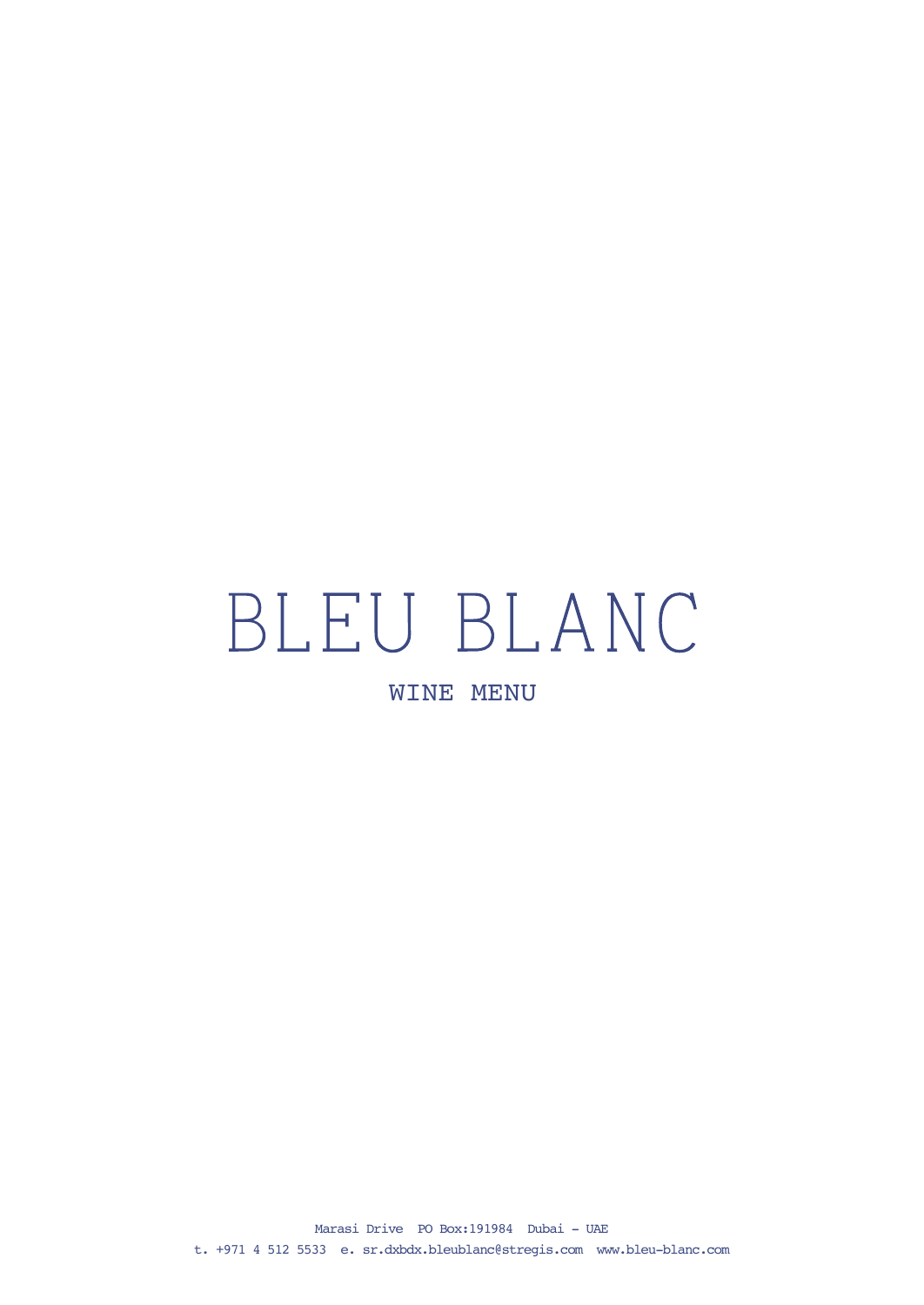WINES BY GLASS - (Serving Size - 150ml)

#### BUBBLY

| Laurent Perrier La Cuvee Brut NV, France | 150 |
|------------------------------------------|-----|
| Pares Balta Cava Brut NV, Spain          |     |

#### RED

| Cielo Baccolo Apassimento, Veneto, Italy   Corvina             | 60  |
|----------------------------------------------------------------|-----|
| Rigal L'Esquisse, Cahors, France   Malbec                      | 60  |
| Alvaro Palacios La Vendimia, Rioja, Spain   Garnacha+          | 65  |
| Bouchard Pere Et Fils La Vignee, Burgundy, France   Pinot Noir | 70  |
| Penfolds Koonunga Hill, South Australia   Shiraz+              | 75. |

#### WHITE

| Lupi Reali, Abruzzo, Italy   Trebbiano                                 | 55. |
|------------------------------------------------------------------------|-----|
| Domaine Sauvignon 'Les Eglantines', Touraine, France   Sauvignon Blanc | 60  |
| Charles Smith Kung Fu Girl, Washington, USA   Riesling                 | 75  |
| The First Lady, Warwick Estate, Simonsberg, South Africa   Chardonnay  | 70  |
| Dog Point, Marlborough, New Zealand   Sauvignon Blanc                  | 130 |

#### ROSE

| Oh! By Omerade, Provence, France   Grenachet |  |  |
|----------------------------------------------|--|--|
|----------------------------------------------|--|--|

SWEET WINE - (Serving Size - 100ml) 60 Araldica Moscato Passito, Piemonte, Italy | Moscato

CORAVIN BY GLASS - (Serving Size - 150ml)

#### WHITE

Chateaux de Chamirey La Mission, Mercurey 1erCru, Burgundy, France | Chardonnay 175

#### RED

Goulee by Cos de Estournel, Medoc, France | Cabernet Sauvignon+ 115

#### DESSERT

Chateau Riessec 1erCru Classe, Sauternes, France | Sauvignon Blanc+ 150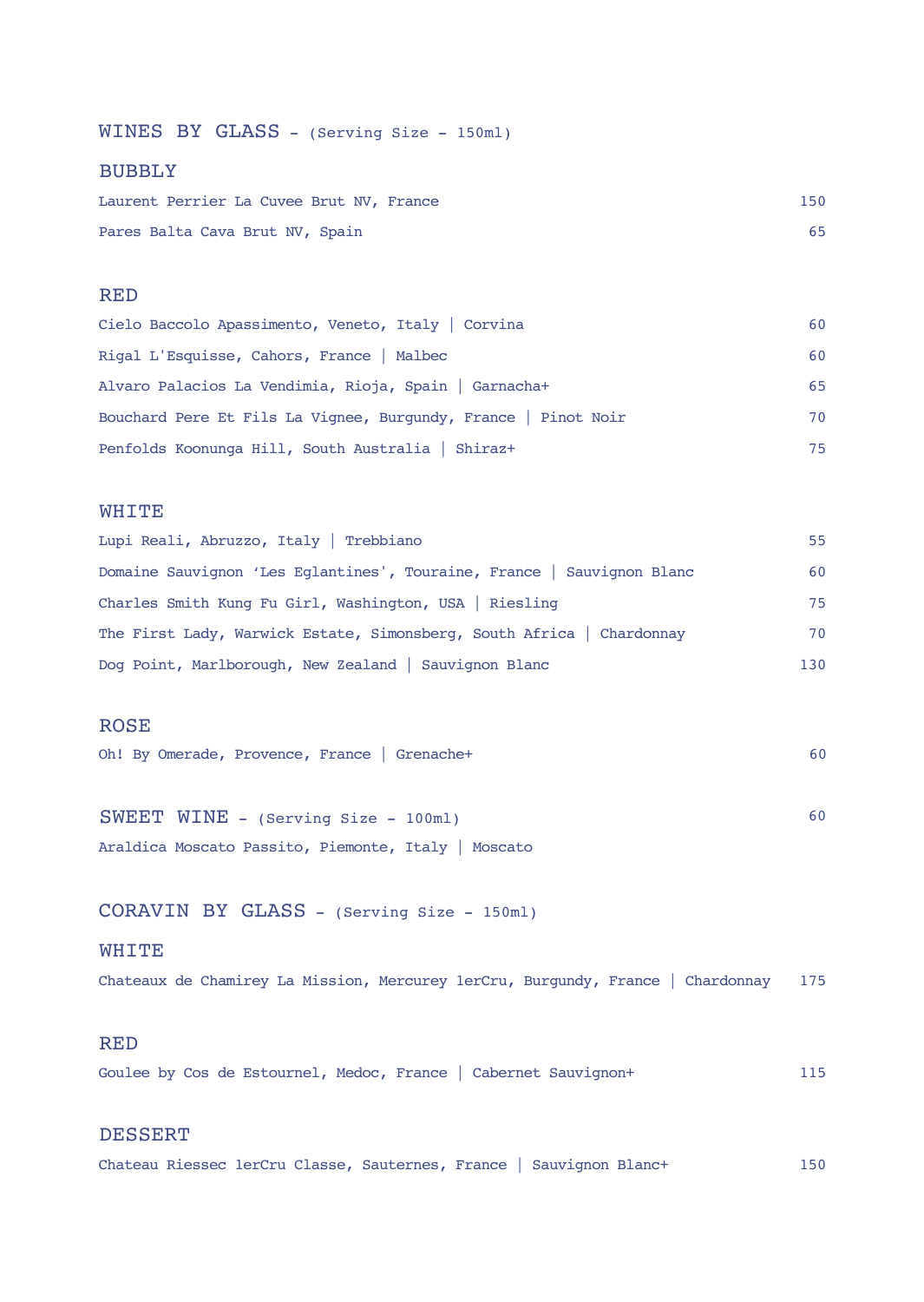## NEW WORLD

| Terrazas De Los Andes Reserva, Mendoza, Argentina   Malbec           | 550   |
|----------------------------------------------------------------------|-------|
| Charles Smith Boom Boom, Colombia Valley, USA   Syrah                | 580   |
| Kendal Jackson Vintner's Reserve, Napa, USA   Zinfandel              | 590   |
| La Crema Sonoma Coast, USA   Pinot Noir                              | 820   |
| Coup De Foudre Cuvee 37.2 Napa, USA   Merlot+                        | 2,150 |
| Au Sommet Atlas Peak Napa, USA   Cabernet Sauvignon+                 | 4,500 |
| The Moveable Feast, Elim, South Africa   Syrah+                      | 770   |
| The Chocolate Block, Franschhoek, South Africa   Cabernet Sauvignon+ | 750   |
| Penfolds Koonunga Hill, South Australia   Shiraz+                    | 375   |
| Yalumba Old Bush Vine, South Australia   Grenache+                   | 560   |
| Jamsheed Warner Vineyard, Beechworth, Australia   Syrah              | 960   |
| Penfolds Kalimna Bin 28, South Australia   Shiraz                    | 950   |
| Kumeu River Village, Auckland, New Zealand   Pinot Noir              | 480   |
| Te Mata Estate, Hawke's Bay, New Zealand   Cabernet Sauvignon+       | 530   |

## SWEET WINE

| Sula, Nashik, India   Chenin Blanc                          | 250 |
|-------------------------------------------------------------|-----|
| Araldica Moscato Passito, Piemonte, Italy   Moscato         | 320 |
| Domaine De Coyeux Beaumes-De-Venise, Rhone, France   Muscat | 410 |
| Yves Cuilleron Roussilliere, Rhone, France   Roussanne+     | 520 |

## SHERRY & PORT - (Serving Size – 50ml)

| Emilio Lustau Manzanilla Solera Reserva, Papirusa, Spain   Palomino | 50  |
|---------------------------------------------------------------------|-----|
| Emilio Lustau Amontillado, Los Arcos, Spain   Palomino+             | 55  |
| Emilio Lustau Oloroso East India Solera, Spain   Palomino+          | 70  |
| Emilio Lustau Pedro Ximenez Solera Reserva, Spain   Pedro Ximenez   | 75  |
| Taylors's Fine Towny Port, Portugal   Touriga National+             | 55  |
| Taylors's Late Bottle Vintage, Portugal   Touriga National+         | 55  |
| Taylors's 20YO Tawny Port, Portugal   Touriga National+             | 165 |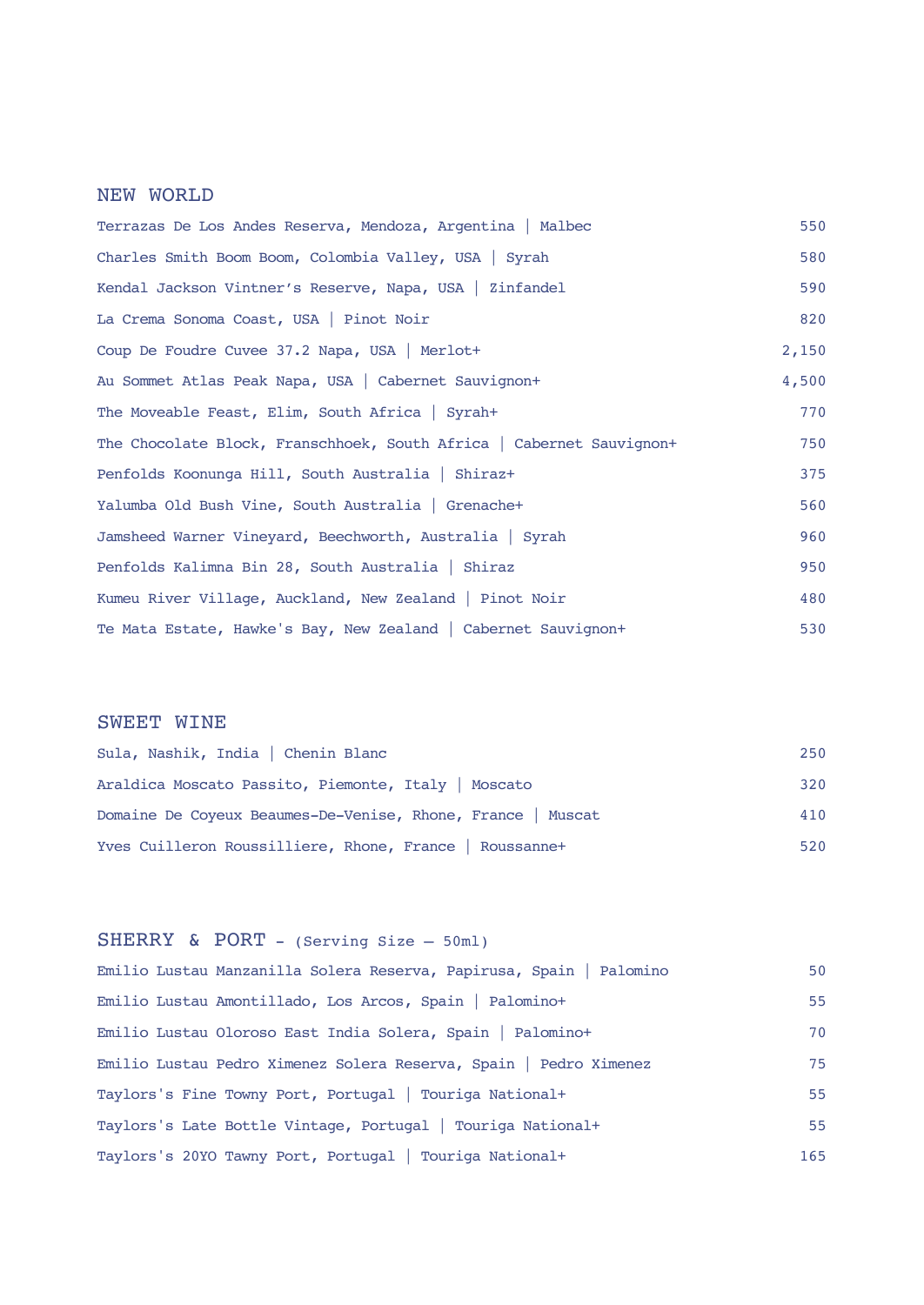#### RED WINE

ANCIENT WORLD

| Tenuta Delle Terre Nere Etna Rosso, Sicily, Italy   Nerello Mascalese | 530   |
|-----------------------------------------------------------------------|-------|
| Ixsir Altitudes, Batroun, Lebanon   Cabernet Sauvignon+               | 450   |
| Domaine De Baal, Bekaa, Lebanon   Cabernet Sauvignon+                 | 850   |
| Chateau Musar, Bekaa, Lebanon   Cabernet Sauvignon+                   | 1,250 |

#### OLD WORLD

Henri Bourgeois Petit Bourgeois, Loire, France | Cabernet Franc 450 Domaine Amirault Bourgueil La Coudraye, Loire, France | Cabernet Franc 540 Segla, Margaux, France | Cabernet Sauvignon+ 1,150 Chateau De Pez, St-Estephe, France | Cabernet Sauvignon+ 1,350 Les Charmes De Kirwan, Margaux, France | Merlot+ 1,370 Chateau Lassegue, St-Emilion GrCru, France | Merlot+ 1,500 Pauillac De Latour, Pauillac, France | Merlot+ 1,900 Alter Ego, Margaux, France | Merlot+ 2,500 Bouchard Pere Et Fils La Vignee, Burgundy, France | Pinot Noir 325 Benjamin Leroux Gevrey Chambertin, Burgundy, France | Pinot Noir 1,350 Domaine Parent Beaune 1erCru 'Les Epenottes', Burgundy, France | Pinot Noir 1,370 Domaine D'Eugenie Vosne-Romanee, Burgundy, France | Pinot Noir 1,750 Domaine Henri Gouges 1erCru 'Clos Des Porets', Burgundy | Pinot Noir 2,100 Domaine Prieure Roche Clos Vougeot, Burgundy, France | Pinot Noir 4,350 Mommesin Clos De Tart GrCru, Burgundy, France | Pinot Noir 5,500 Domaine De La Janasse Terre De Bussiere, Rhone, France | Merlot+ 440 E. Guigal Cotes Du Rhone Rouge, Rhone, France | Grenache 490 JL Chave Crozes Hermitage 'Silene', Rhone, France | Syrah 550 Rigal L'esquisse, Cahors, France | Malbec 270

Marques De Riscal Vina Collada, Rioja, Spain | Tempranillo+ 260 Alvaro Palacios Le Vendimia, Rioja, Spain | Garnacha+ 310 Camino Romano, Ribera Del Duero, Spain | Tinto Fino 510 Lopez de Heredia Vina Tondonia Reserva, Rioja, Spain | Tempranillo 750 Alvaro Palacio Les Terrasses, Priorat, Spain | Garnacha+ 1,090 Ramos Pinto Duas Quintas, Douro, Portugal | Touriga Nacional+ 460 Marchesi Di Barolo Madonna Del Como, Piemonte, Italy | Dolcetto 450 Marchesi Di Barolo Barolo Coste Di Rose DOCG, Piemonte, Italy | Nebbiolo 1,350 Gaja 'Pieve Santa Restituta' Brunello Di Montalcino, Italy | Sangiovese 1,490 Ornellaia Bolgheri Superiore, Tuscany, Italy | Cabernet Sauvignon+ 4,500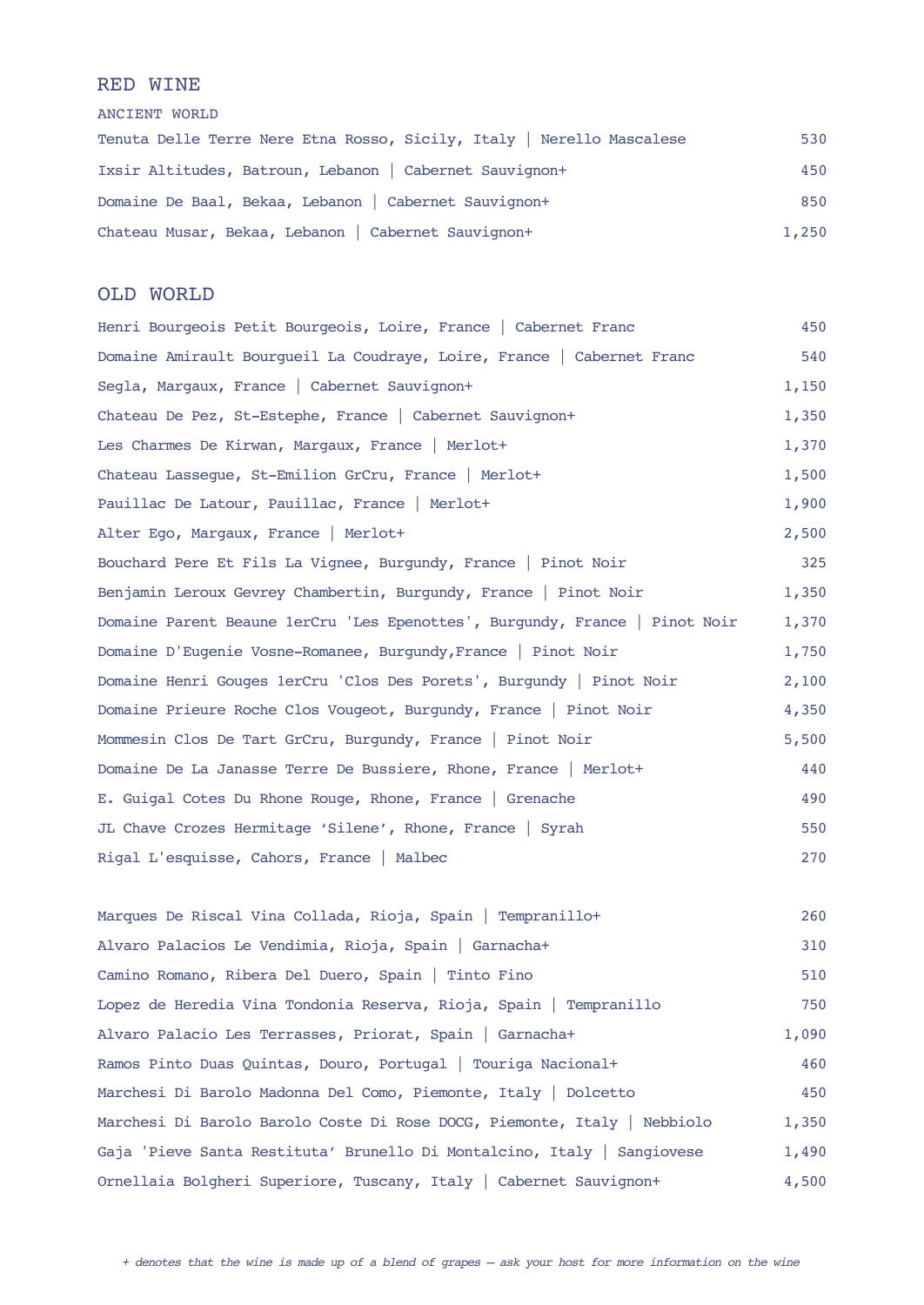#### WHITE WINE

ANCIENT WORLD Domaine De Bargylus, Latakia, Syria | Sauvignon Blanc+ 520 Domaine De Baal White, Bekaa Valley, Lebanon | Sauvignon Blanc+ 610 Chateau Musar, Bekaa Valley, Lebanon | Obeideh+ 710

#### OLD WORLD

| Domaine Ostertag, Alsace   Pinot Blanc                                       | 570   |
|------------------------------------------------------------------------------|-------|
| Sauvignon Et Fils 'Les Eglantines' Touraine, Loire, France   Sauvignon Blanc | 285   |
| Ladoucette 'Baron De L' Pouilly Fume, Loire, France   Sauvignon Blanc        | 1,750 |
| Antoine Moueix Chateau Grand Renom Blanc, Bordeaux, France   Sauvignon Blanc | 370   |
| La Chablisienne Chablis 'La Pierrelee', Burgundy, France   Chardonnay        | 430   |
| Chateaux De Chamirey, Mercurey 1er Cru, Burgundy, France   Chardonnay        | 875   |
| Domaine Ballot-Millot Meursault 1erCru 'Charmes', Burgundy   Chardonnay      | 1,975 |
| Chateau De Cabidos Sec, South Of France   Petit Manseng                      | 375   |
| Valle Reale Lupi Reali Organic, Italy   Trebbiano                            | 250   |
| GD Vajra Langhe, Piemonte, Italy   Riesling                                  | 575   |
| Gaja Ca'Marcanda Vistamare, Bolgheri, Italy   Vermentino+                    | 1,100 |
| Marques De Riscal Blanco, Rueda, Spain   Verdejo                             | 320   |
| Pares Balta Blanc De Pacs, Penedes, Spain   Macabeot                         | 350   |
| Paco & Lola, Rias Baixas, Spain   Albarino                                   | 550   |
| Dr. Loosen 'Dr L' Qba, Mosel, Germany   Riesling                             | 350   |
| Domaine Schieferkopf, Pfalz, Germany   Gewürztraminer                        | 470   |
| Georg Breuer 'Sauvage' Qba, Rheingau, Germany   Riesling                     | 550   |

## NEW WORLD

| Kendall Jackson Vintner's Reserve, California, USA   Chardonnay      | 520   |
|----------------------------------------------------------------------|-------|
| Duckhorn Vineyards, Napa, USA   Chardonnay                           | 650   |
| Cakebread Cellars, Napa, USA   Chardonnay                            | 1,150 |
| The First Lady Warwick Estate, Simonsberg, South Africa   Chardonnay | 330   |
| Thelema Mountain Vineyards, Stellenbosh, South Africa   Chardonnay   | 650   |
| Yalumba Y Series South Australia   Pinot Grigio                      | 350   |
| Eddystone Point, Tasmania, Australia   Riesling                      | 430   |
| Dog Point, Marlborough, New Zealand   Sauvignon Blanc                | 630   |